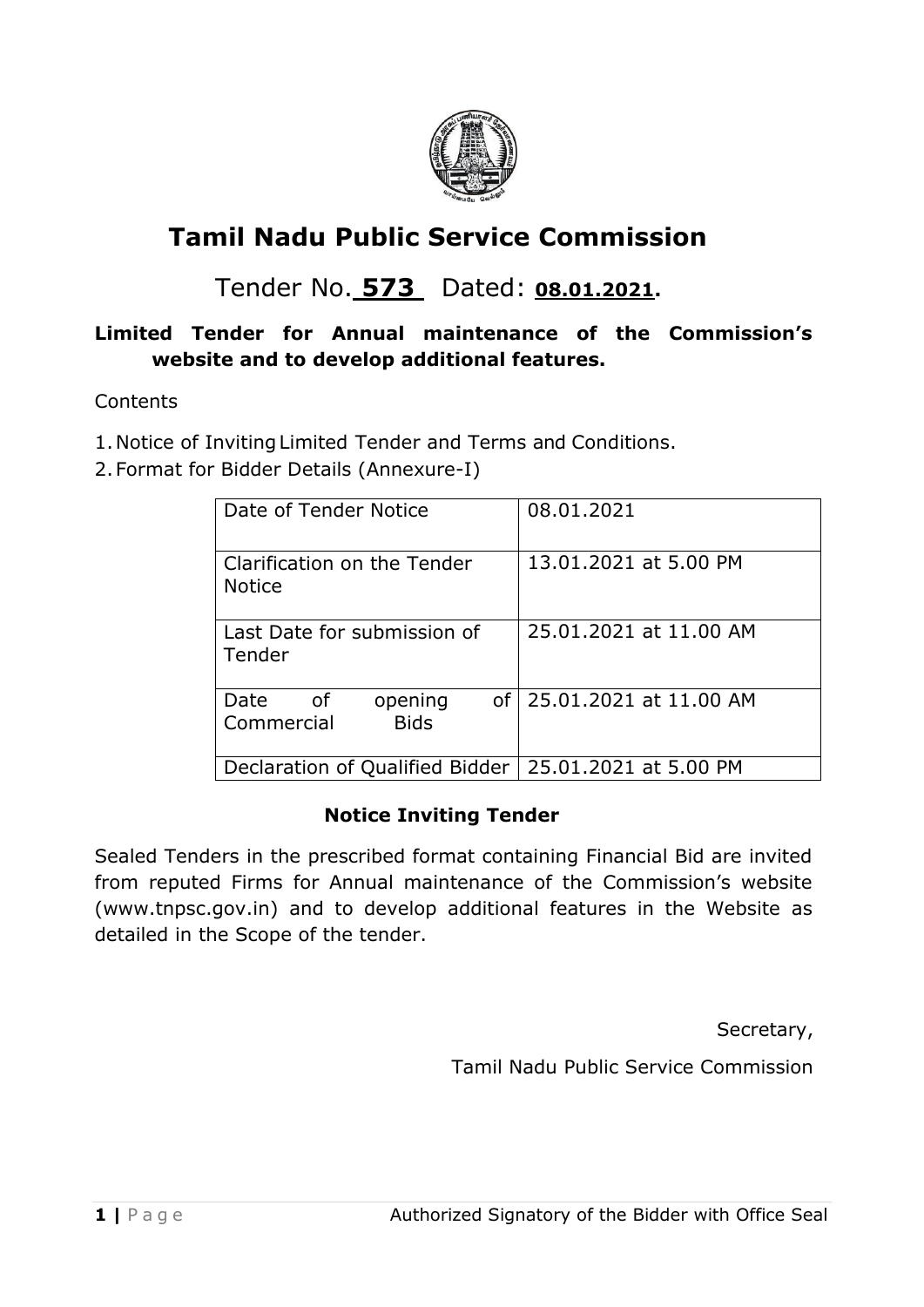## **I. Scope of the work:**

## **Activities:**

- The bidder shall be responsible for Annual Maintenance of the Commission's website including day-to-day maintaining and updating the contents in both English and Tamil version of the website. Daily maintenance would include modifying existing contents, adding features/links and Changes to web structure, design, navigation or functionality as and when required, uploading/updating of different segments of the website like Notification, Answer Keys, Results, Certificate verification, Oral Test, Counselling, Press Release etc. on the website on timely basis.
- Developing the Home Page and the pages related to Announcement/ Press Note , Tender of the Commission's website as dynamic pages.
- Developing provision to upload candidate's selection memo , Selected candidate's List after Counselling in the website.
- Developing provision to host candidate memo (Interactive mode) for interview in second class language test in the website.
- Developing provision to send Auto reminder/ Scheduler through website whenever and wherever required.
- Developing provision to host the details of notification like Qualification(s), Service Rules, Scheme of Examination etc., with Web API and Token authentication return as JSON.
- Any other work not specified in the activities above, but required for website shall also be done.

## **II. Eligibility:**

- 1. The bidder should be a company registered under the Indian Companies Act 1956/2013 or firm.
- 2. Joint Ventures & Consortiums are not allowed to participate in the bid.
- 3. The bidder must have completed at least 5 years of operation in the field of website / software development.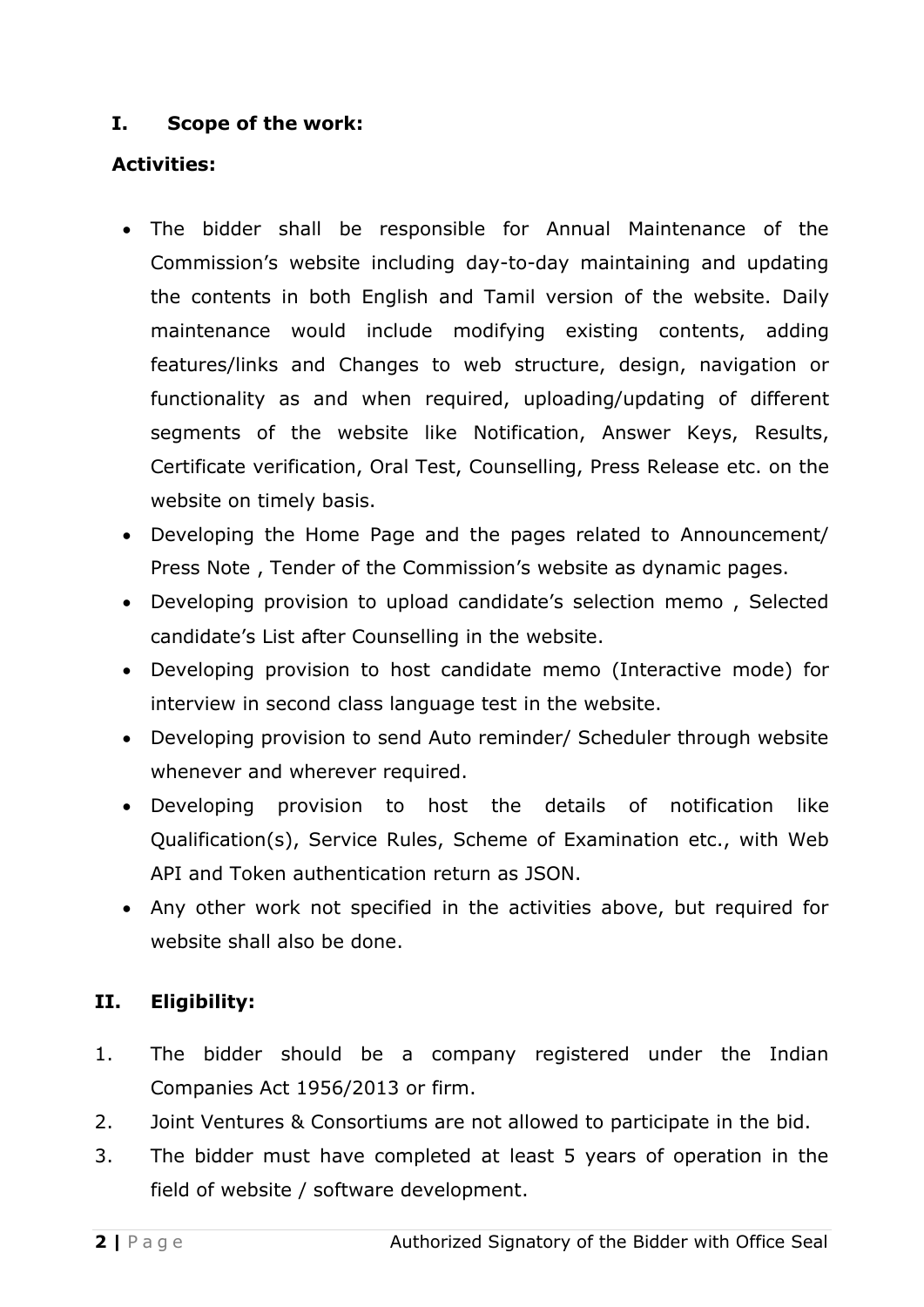- 4. The bidder must have a valid website.
- 5. The bidder should have an established set up in Tamil Nadu and Development / Support Center in Chennai.
- 6. The bidder should have experience of website development in Central or State Government departments or reputed private companies.
- 7. Should have valid PAN number and GST Numbers for their firms

## **III. Other Conditions:**

- 1. Successful vendor shall accept the work order within 2 days of receipt of work order. Otherwise, the EMD will be forfeited.
- 2. The agency will be required to maintain the content management tool to make the website dynamic and interactive.
- 3. The agency will be required to find all the errors in the website and rectify them.
- 4. The agency will be required to find all non-operative functions of the website and make them operational.
- 5. The agency will maintain the website and incorporate mandatory elements as required by the Guidelines for Indian Government Websites. If necessary, the agency will also be required to redesign the website in accordance with the mandatory requirements of such guidelines or the needs of TNPSC.
- 6. A copy of DVD containing the backend software/source code shall be made available to TNPSC on installation and after every stage affecting the source code.
- 7. The agency shall undertake Security audit for the website, in case of any fresh module is added or as and when necessary, from TNEGA empanelled agencies/auditors.
- 8. The agency shall have to provide security from Virus attacks and Hacking of the Websites. In case of Virus or Hacking attack, the agency shall have to re-create/restore the websites as per the requirements of TNPSC.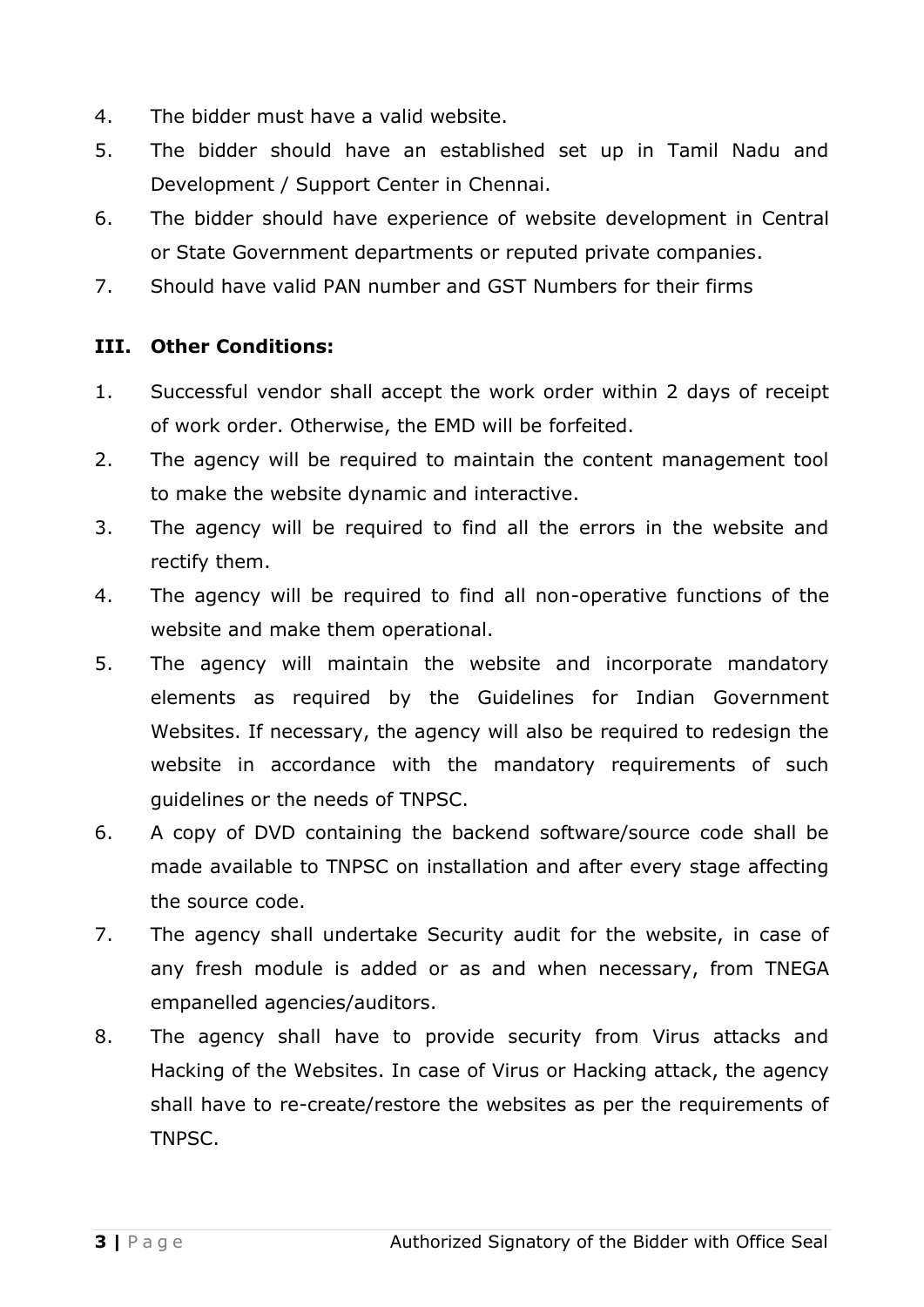- 9. The agency shall be required to undertake full responsibility of the safe custody, security of data supplied by TNPSC. It shall ensure there is no transmission of content in any form to any person outside the office.
- 10. The agency shall have to update content text changes to static web pages, images and video clips. Updates to content of the web pages will be supplied by TNPSC via email and executed as specified by TNPSC.
- 11. The agency shall have to provide 24X7 monitoring of the websites availability.
- 12. The agency shall have to provide the training to the Commission's staff regarding content management tool to host any content in the website.
- **13. Any other work essentially required for website shall be done by the agency under intimation to TNPSC.**
- 14. The additional development shall be completed within stipulated time.
- 15. Only those firms which in their individual capacity, satisfy the eligibility criteria need to quote for this tender and the bids submitted by the bidders who do not fulfill the eligibility criteria will be summarily rejected.
- 16. The bidder should have required infrastructure and manpower.
- 17. Sufficient man power shall be deployed in this project and atleast one / two developers shall be deputed and made available in the office of TNPSC till the completion of project/contract.
- 18. Incomplete Tenders are liable to be rejected.
- 19. The agency shall engage Professional personnel with necessary experience for the development of the web pages and maintenance of the website.
- 20. TNPSC will award the contract to the Tenderer whose Tender has been determined to be substantially responsive and has been determined as the lowest evaluated bid, provided further that the Tenderer is determined to be competent to execute the job satisfactorily. TNPSC shall however not bind itself to accept the lowest or any Tender, wholly or in part.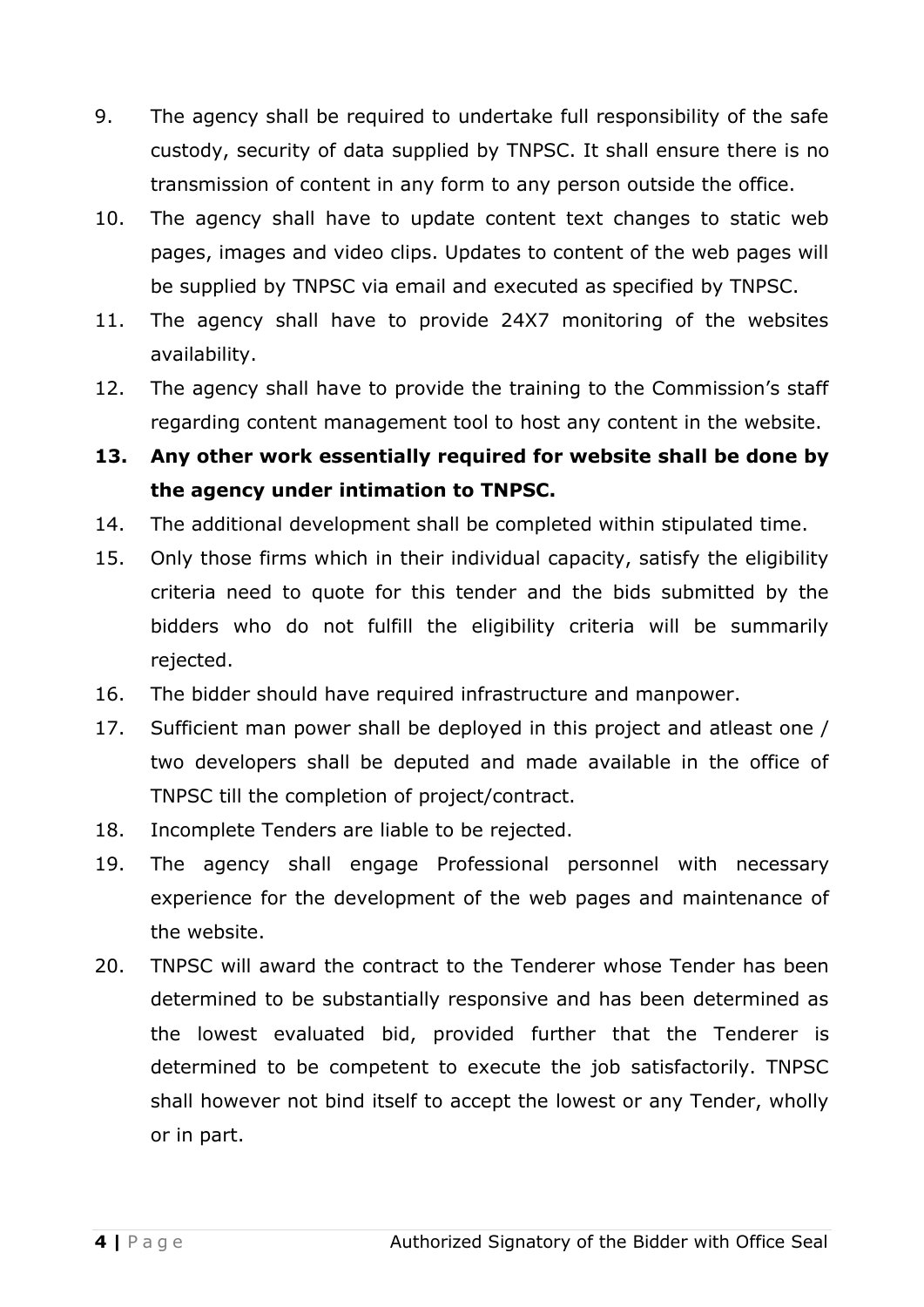- 21. TNPSC, reserves the right to accept or reject any Tender, and to annul the Tender process and to reject all bids at any time prior to award of the contract, without thereby incurring any liability to the affected Tenderer or Tenderers on the grounds of its action. The decision of TNPSC in this regard would be final and binding.
- 22. Entire activities shall be done by the successful bidder themselves and it should not be outsourced.
- 23. Corrupt or Fraudulent Practices: Bidders shall observe the highest standard of ethics during the execution of such contracts. TNPSC reserves the right to reject a proposal if it is found that the Bidder recommended for award has engaged in corrupt or fraudulent practice(s) while competing for the contract in question.
- 24. The company should not have been blacklisted any State/ Govt/ Central Govt Department /PSU for any reason.
- 25. Income Tax as applicable shall be deducted at source.
- 26. The bidder should enclose copies of documents substantiating their claim in this tender. Failing which the tender will be rejected without any further information.
- 27. Page reference for the enclosed documents shall be made in the respective places of the eligibility conditions and other conditions, wherever necessary.

## **IV. Submission of Bids:**

The Financial Bid should contain only Price Bid as in Annexure-I.

## **V. Evaluation of Bids:**

#### **1. Financial Evaluation and Comparison of Bids**

Financial bid will be opened on the date and time mentioned in the fact sheet at the office of TNPSC .The Bidder with the lowest rate would be awarded with the contract, subject to the fulfillment of tender conditions given in this tender documents.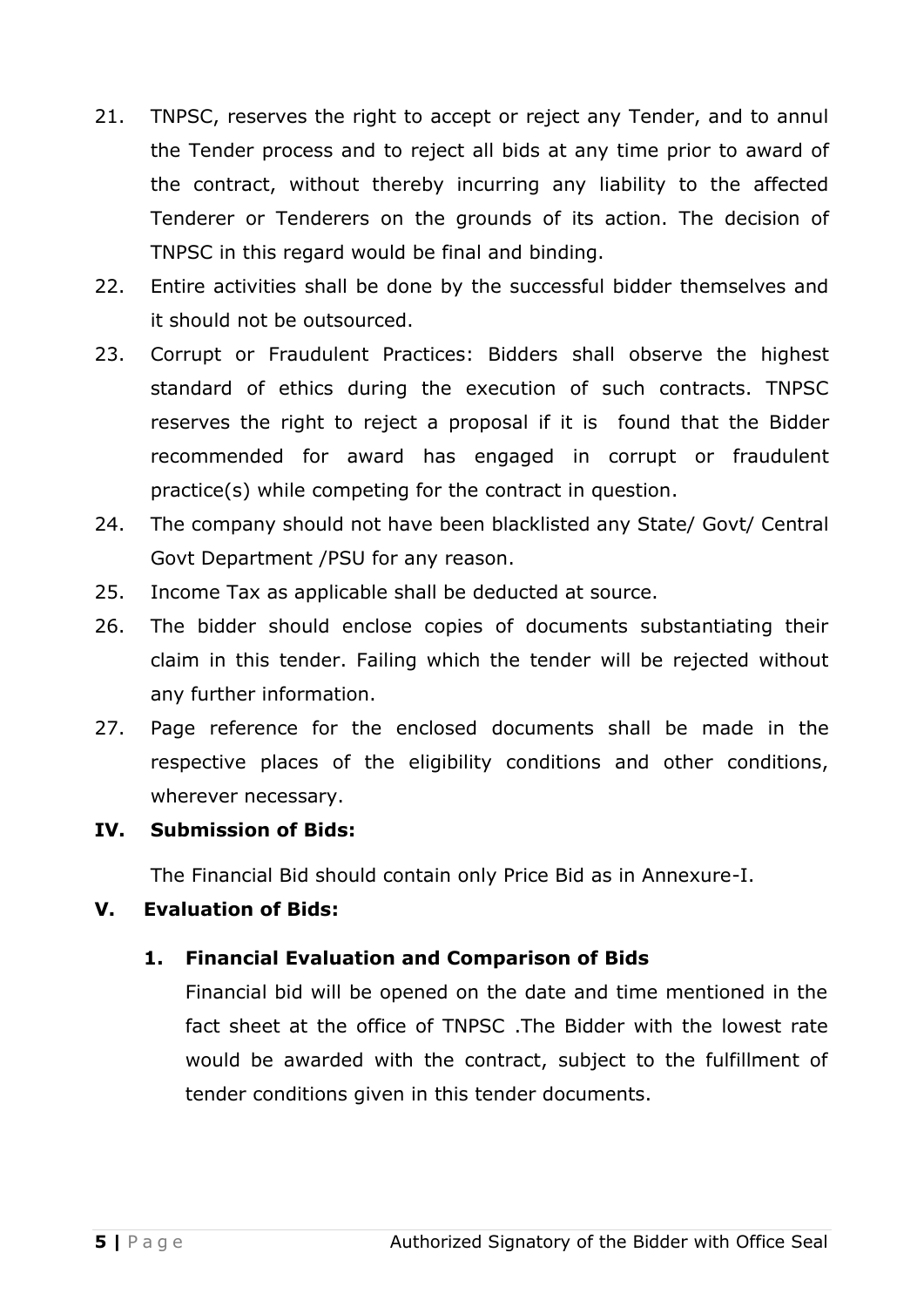## **VI. Validity of Bids:**

The bids submitted for this tender shall be valid for 6 months from the date of submission of tender.

## **VII. EARNEST MONEY DEPOSIT (EMD):**

- 1. The bidder should enclose the bid security (EMD) of Rs. 25,000/-(Rupees Twenty Five Thousand only) in the form of Demand Draft obtained in favour of the Secretary, Tamil Nadu Public Service Commission, Chennai.
- 2. EMD of the successful bidder will be adjusted in the Security Deposit.
- 3. The Earnest Money will be forfeited on account of one or more of the following reasons:
	- i. Bidder withdraws its Bid during the validity period specified in Tender Document.
	- ii. In case of a successful bidder, the said bidder fails to sign the Agreement in time; or furnish Performance Bank Guarantee.
- 4. EMD of all unsuccessful bidders would be released by TNPSC within one month of the bidder being notified as being unsuccessful.
- 5. The EMD amount is interest free and will be refundable to the unsuccessful bidders without any accrued interest on it.

#### **VIII. Right to Terminate the Process**

TNPSC reserves the right to annul the Tender Document process, or to accept or reject any or all the Bids in whole or part at any time without assigning any reason and without incurring any liability to the affected bidder(s) or any obligation to inform the affected bidder(s) of the grounds for such decision.

#### **IX. Clarifications and amendments of Tender Document**

1. During the process of evaluation of Bids, TNPSC may, at its discretion, ask Bidders for clarifications on their bid. The Bidders are required to respond within the prescribed time frame for any such clarification. In case of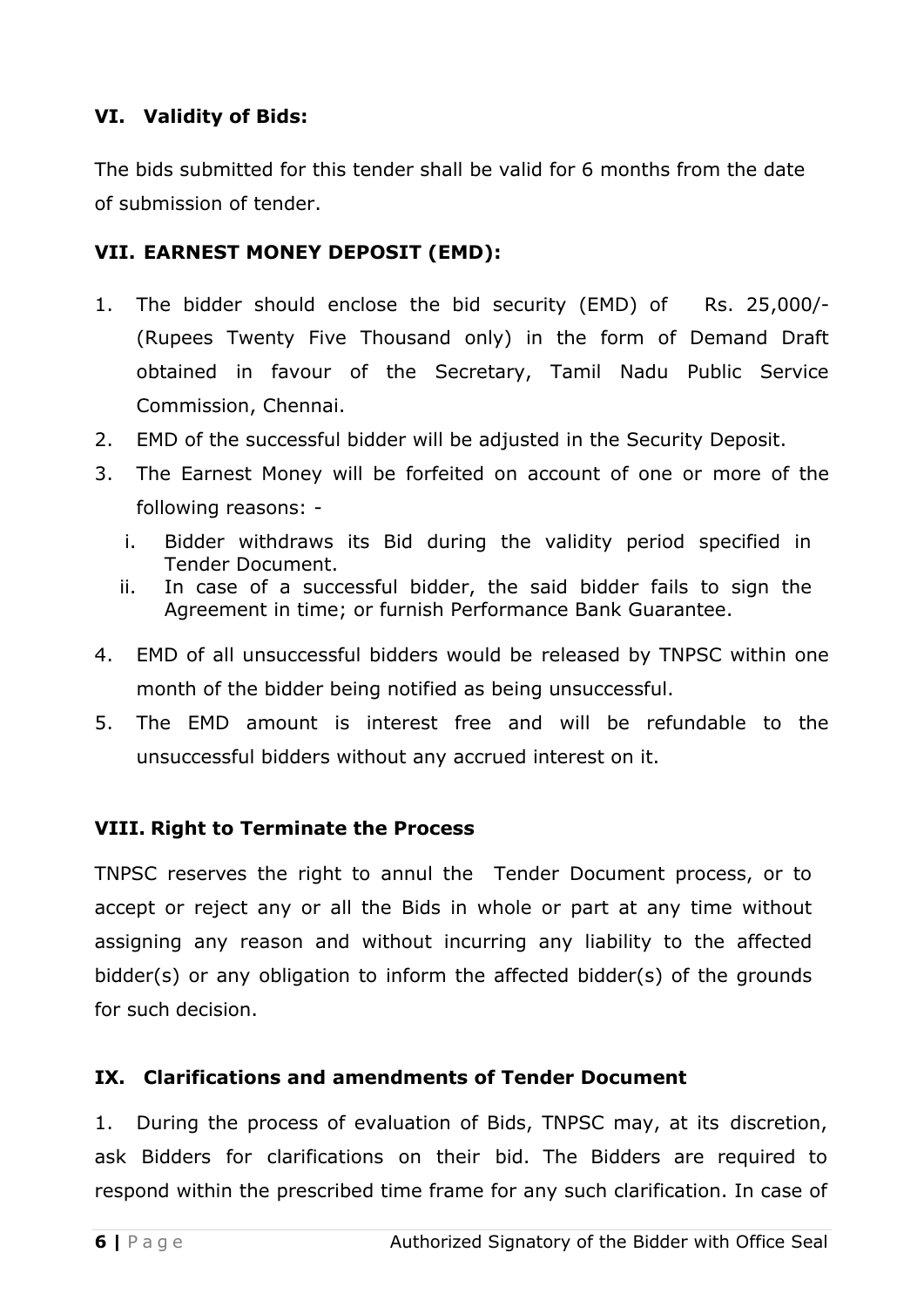non-compliance, their bids will be disqualified and rejected without further notice.

2. TNPSC may for any reason, modify the Tender Document from time to time. The amendment(s) to the Tender Document, if any, would be clearly spelt out posted on the website as provided in the document and the bidders may be asked to amend their bids due to such amendments.

#### **X. Late Bids**

1. Bids received after the due date and the specified time (including the extended period, if any) for any reason whatsoever, shall not be entertained and shall be returned unopened. TNPSC shall not be responsible for any postal delay or non-receipt/ non-delivery of the documents. No further correspondence on the subject will be entertained.

#### **Note:-**

i. Evaluation Committee may, at its discretion, call for additional information from the bidder(s) through email /fax/ telephone /meeting or any other mode of communication. Such information has to be supplied within the set out time frame as provided by Evaluation Committee, otherwise Evaluation Committee shall make its own reasonable assumptions at the total risk and cost of the bidders and the bid is liable to be rejected. Seeking clarifications cannot be treated as acceptance of the bid. For verification of information submitted by the bidders, the committee may visit bidder's offices at its own cost. The bidders shall provide all the necessary documents, samples and reference information as desired by the committee. The bidders shall also assist the committee in getting relevant information from the bidders' references.

## **XI. Notification of Award of Contract**

TNPSC will notify the successful bidder in writing that its bid has been accepted. The notification of award will constitute the formation of the contract after submission of performance bank guarantee by the successful bidder.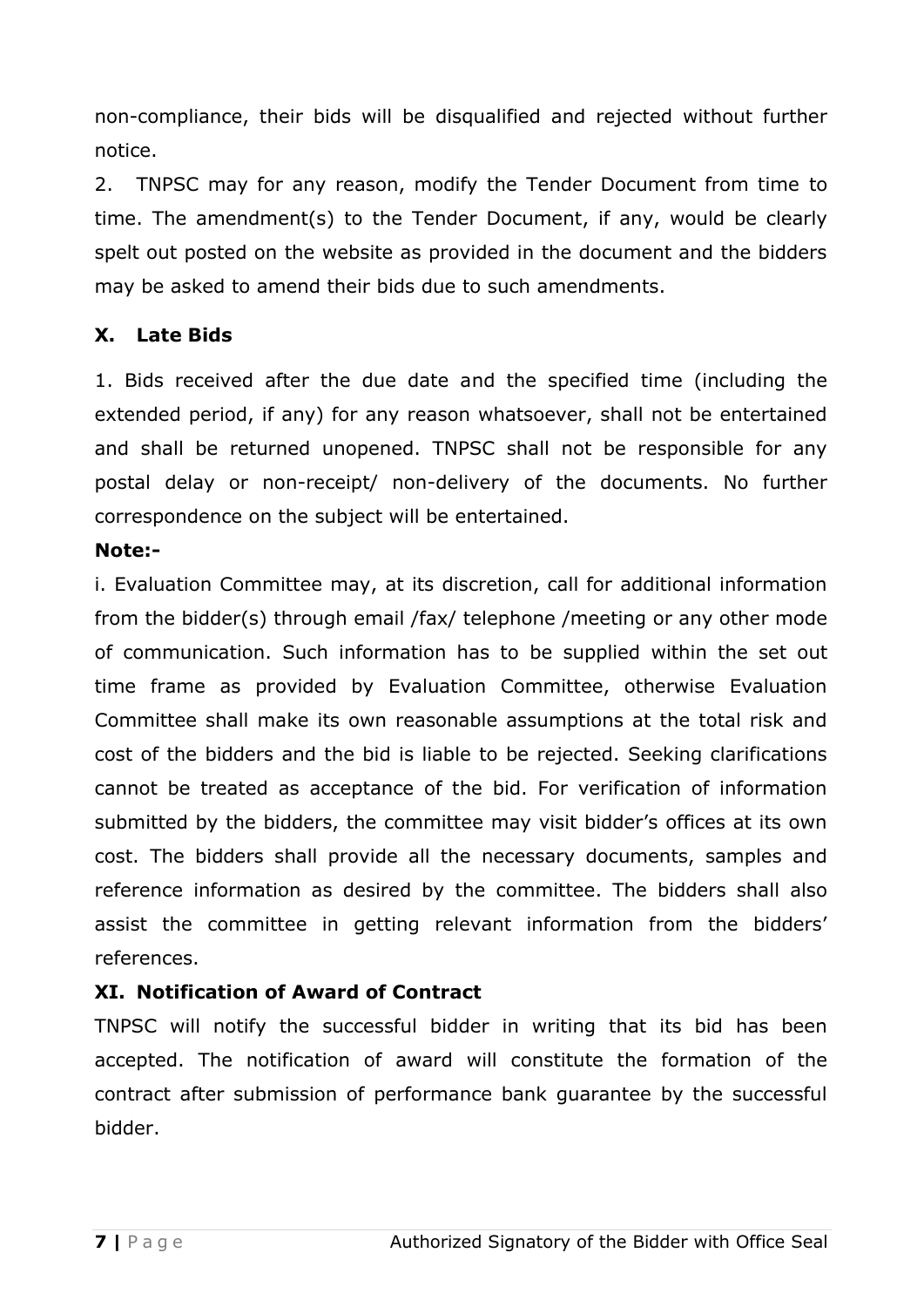#### **XII. Signing of Contract**

After TNPSC notifies the successful bidder that its proposal has been accepted, the successful bidder shall sign the Contract within 16 working days. After signing of the Contract, no variation in or modification of the terms of the Contract shall be made.

#### **XIII. Payment:**

75% Payment will be made to the bidder after success full completion of the projects. Balance 25 % shall be made after completion of full-fledged training to the Staff of the Commission.

#### **XIV. Penalty:**

1. If any of the stages specified, either not completed or not completed satisfactorily as per the approved time schedule, forming part of the contract agreement due to reasons solely and entirely attributable to the Selected Bidder and not in any way attributable to the delay on the part of TNPSC, a penalty @ 1.0% of the bid value of the delayed stage of the item, per day (subject to maximum 10%) may be imposed and accordingly the time for the next stage be reduced by the TNPSC, to account for the delay.

2. If the delay or non-performance adversely affects the TNPSC in any manner, the security deposit will be forfeited and other legal action would be initiated as per terms and conditions of contract. The TNPSC may rescind this part of the contract and shall be free to get it done from any other agency at the risk and cost of the Selected Bidder.